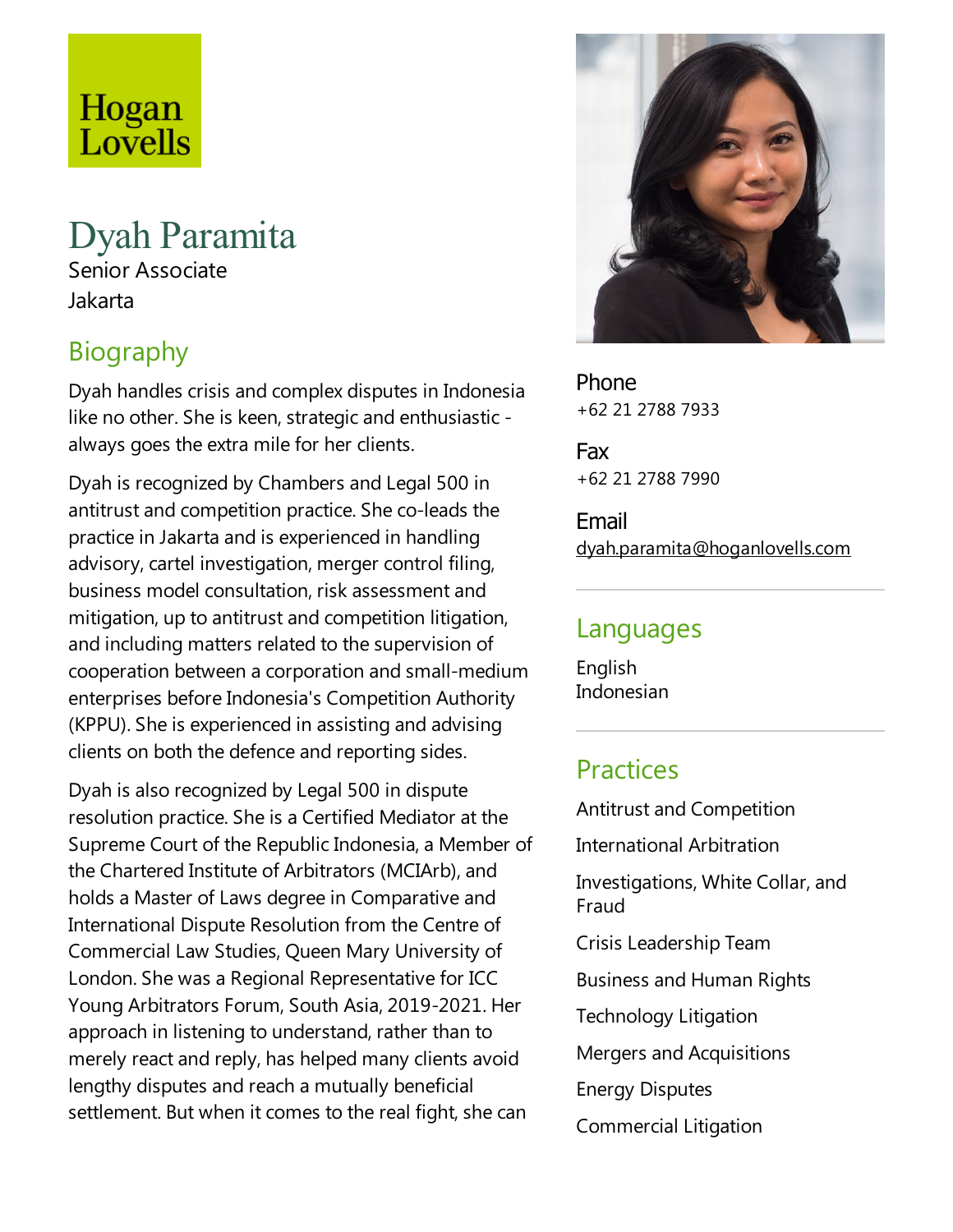use her ability to think creatively, mastery of the substantive laws, and quick wit to make the best strategy and options for her clients.

Tech-savvy and efficient, clients also said she's "precise and methodical" and "thinking five steps ahead of the problem" (as quoted from Legal 500, 2022).

Aside from her experience in antitrust/competition and dispute resolution, she also assist clients in criminal investigations involving corporations, including in cybercrime (business email compromise, phising), anticorruption investigation by the police or the KPK, and environmental crime.

### Representative experience

Representing various foreign investment companies in cartel defence before the Indonesian Competition Authority (KPPU), and subsequent appeal to the District Court and Supreme Court.

Advising a cloud services company as a witness and justice collaborator in relation to a cyberfraud investigation by the Indonesian National Police.

Assisting an oil and gas contractor in addressing queries from the Attorney General Office on an allegation of corruption from a gas sales agreement.

Advising aleading pharmaceutical company in assessing its commercial arrangements for COVID-19 vaccines to be in compliance with Indonesian Competition Laws.

Advising a global diversified industry company in providing a cartel enforcement risks in the emerging jurisdictions, with an additional focus on Southeast Asia.

Advising a state-owned enterprise in strategising multifaceted potential disputes involving international arbitration, regulatory enforcement, police investigation, and court litigation.

Assisting aleading technology company as a witness in a corruption investigation conducted by the Indonesian National Police.

Government Relations and Public **Affairs** 

Administrative and Public Law

Asia Regional Practice

### **Industries**

Energy and Natural Resources Technology and Telecoms Diversified Industrials Consumer Automotive Mobility and Transportation Life Sciences and Health Care

### Areas of focus

Abuse of Dominanceand Restrictive **Practices** 

Agency Investigations

Alternative Dispute Resolution

Anti-Corruption Compliance and Due Diligence

Sovereigns: International Arbitration

Oil and Gas:Liquefied Natural Gas (LNG)

Food and Beverages

Antitrust and Competition Litigation

Fashion and Luxury Brands

Digital Advocacy and Social Media

Appellate and Supreme Court Litigation

Bribery and Corruption

Broadband, Internet, and Ecommerce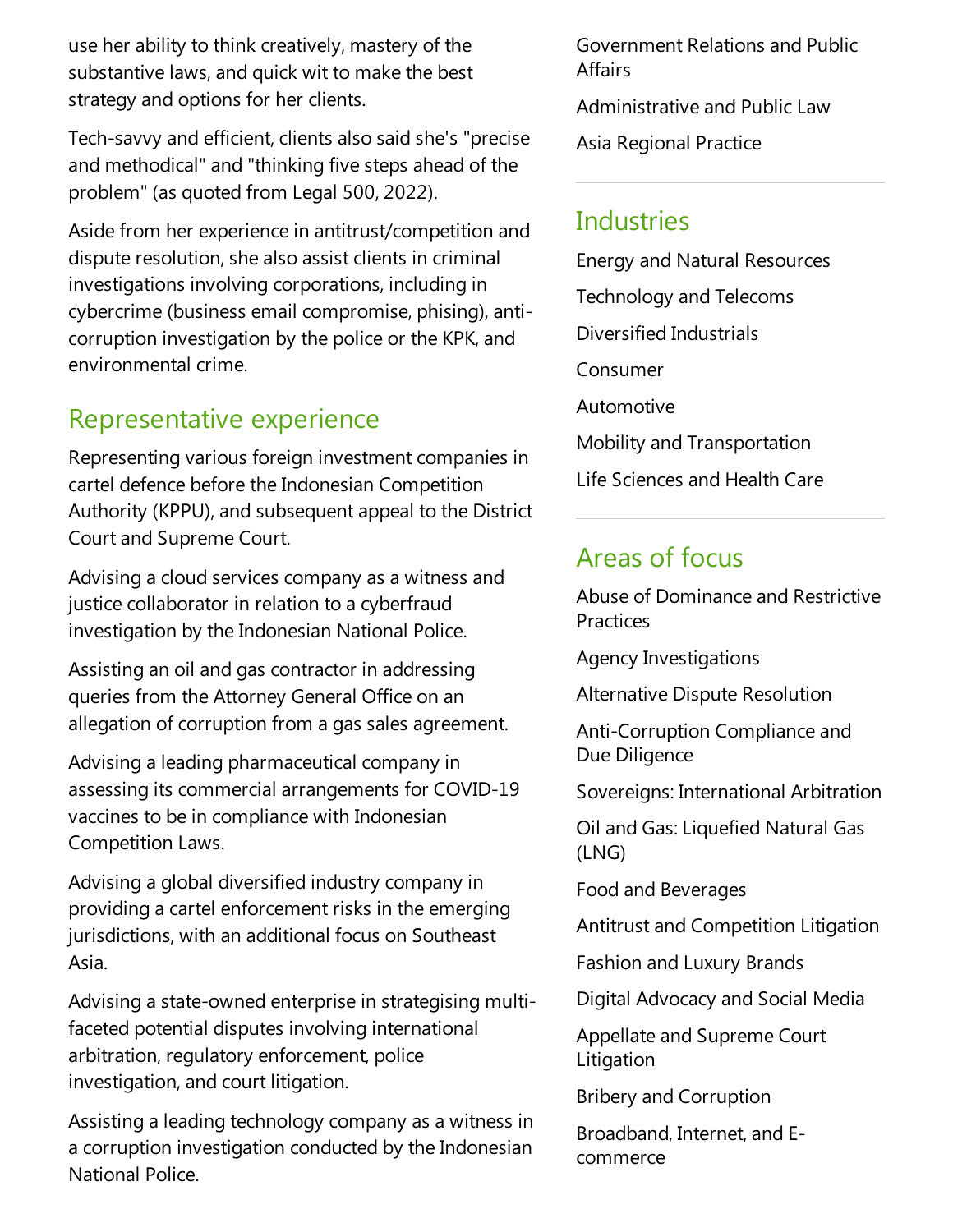Advising avehicle manufacturing company in strategizing for a final effort to launch extraordinary appeal against a KPPU decision.

Assisting global banks in bringing a closure to its disputes in Indonesian and foreign courts and arbitrations through a meticulous settlement arrangement.

Assisting a global food and beverage company in conducting a cross-border police investigation in Indonesia, the U.S., and Cayman Islands in relation to a cyberattack (business email compromise).

Assisting a multinational oil and gas company in a police investigation in relation to the allegation of causing loss to the state finance (Corruption Law) and audit by the Supreme Auditor Body.

Advising a global oil company in arranging an exclusivity term in its downstream agreements in compliance with the Indonesian Competition Law.

Advising a private equity company on issues relating to residual liability including strategy to pierce the corporate veil under Indonesian litigation and SIAC arbitration.

Assisting the International Council of Commercial Arbitration in updating and localising the Judges' Handbook.

Assisting numerous clients in carrying out offshore and onshore merger filing to the KPPU.

Assisting a global company as a justice collaborator in an investigation and examination in relation to allegation of anticompetitive practices being probed by the KPPU.

Assisting a global manufacturing company in relation to a land dispute, cyberattack issues, and criminal investigation in relation to groundwater licenses, and intragroup transfer of assets.

Assisting a global drilling services company in the police investigation in relation to a potential environmental crime following an oil spill incident. Cartel Investigations

Government Investigations

Merger Control

Litigation Communications

Judicial Review

Construction, Engineering, and Projects

Risk Management, Governance, and **Compliance** 

Oil and Gas:Exploration and Production

Competition Compliance

Dawn Raids

Cross-border Mergers and Acquisitions

Crisis Communications

Training and Coaching

### Education and admissions

### Education

LL.M., Queen Mary University of London, 2016

Bachelor of Laws, Universitas Padjadjaran, Bandung, Indonesia, 2010

### **Memberships**

PERADI (Indonesian Bar Association)

Chartered Institute of Arbitrators, Member (MCIArb)

Indonesian Competition Lawyers Association (ICLA), Head of Communication Department